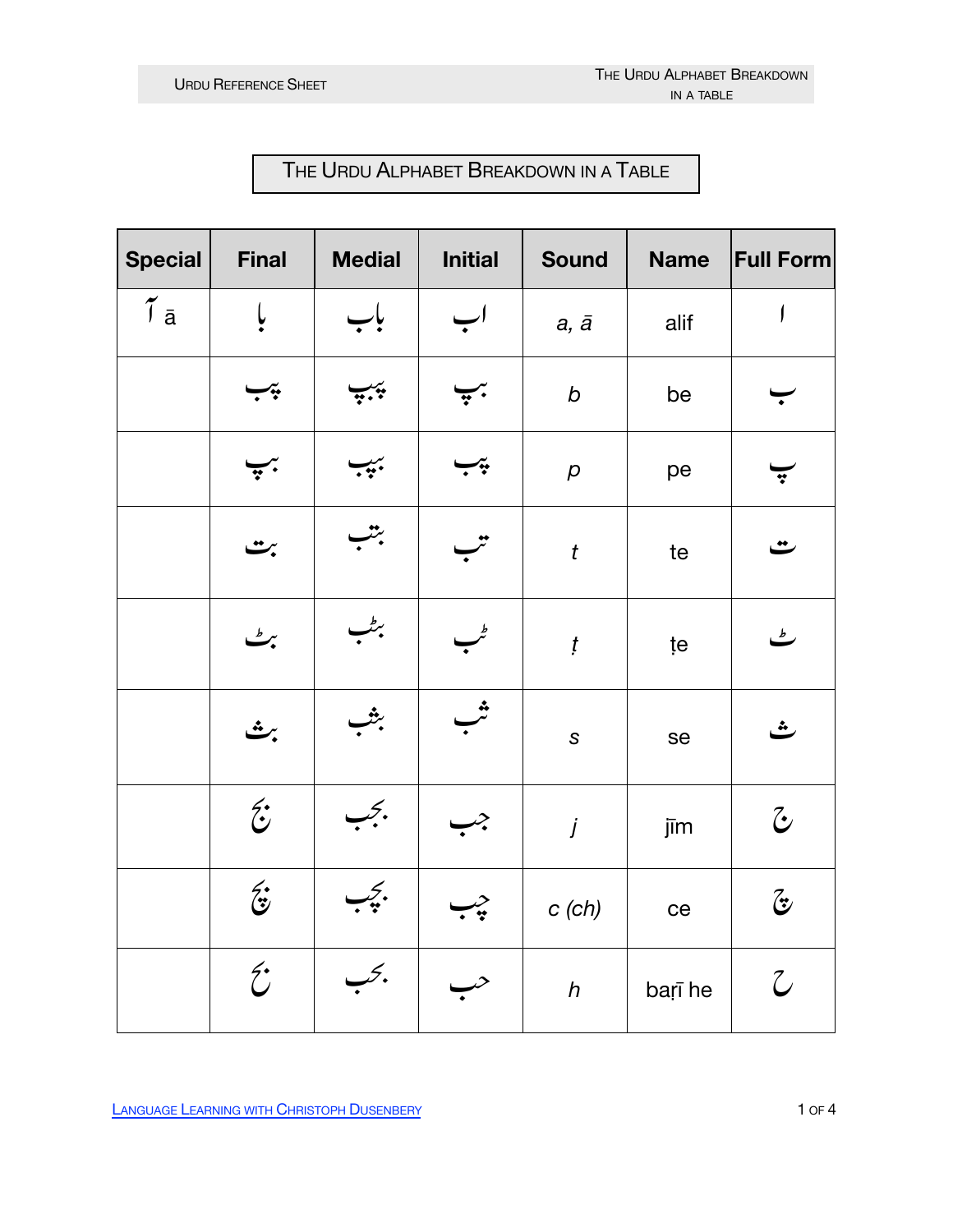| $\ddot{\tilde{c}}$                   | بخب                       |                             | x / k h          | xe / <u>kh</u> e | $\dot{\tilde{\mathcal{C}}}$      |
|--------------------------------------|---------------------------|-----------------------------|------------------|------------------|----------------------------------|
| $\frac{1}{2}$                        | بدب                       | دب                          | $\boldsymbol{d}$ | dāl              | $\overline{\phantom{a}}$         |
| $\stackrel{b}{\star}$                | بڈب                       | ڈب                          | $\boldsymbol{d}$ | dāl              | ط<br>و                           |
| بذ                                   | بدب                       | ذب                          | $\boldsymbol{Z}$ | zāl              | $\mathbf{j}$                     |
| $\boldsymbol{\mathcal{L}}_{\bullet}$ | برب                       |                             | $\mathbf r$      | re               | $\blacktriangleright$            |
| $\overline{z}$                       | برطب                      | ڑب                          | $\boldsymbol{r}$ | re               | ط<br>گر                          |
| $\ddot{z}$                           | ーン                        |                             | $\boldsymbol{z}$ | ze               | $\mathcal{I}$                    |
| بِرُ                                 |                           |                             | zh               | zhe              | ゔ                                |
| لبس                                  |                           |                             | $\mathsf S$      | $s\bar{m}$       | س                                |
| ېش                                   | بشه<br>$\overline{\cdot}$ | $\boldsymbol{\mathring{u}}$ | s(sh)            | $s\bar{m}$       | $\mathcal{C}^{\mathbf{\hat{z}}}$ |
| بص                                   |                           |                             | $\mathsf{s}$     | suād             |                                  |
| بض                                   |                           |                             | $\boldsymbol{Z}$ | zuād             |                                  |

**LANGUAGE LEARNING WITH CHRISTOPH DUSENBERY**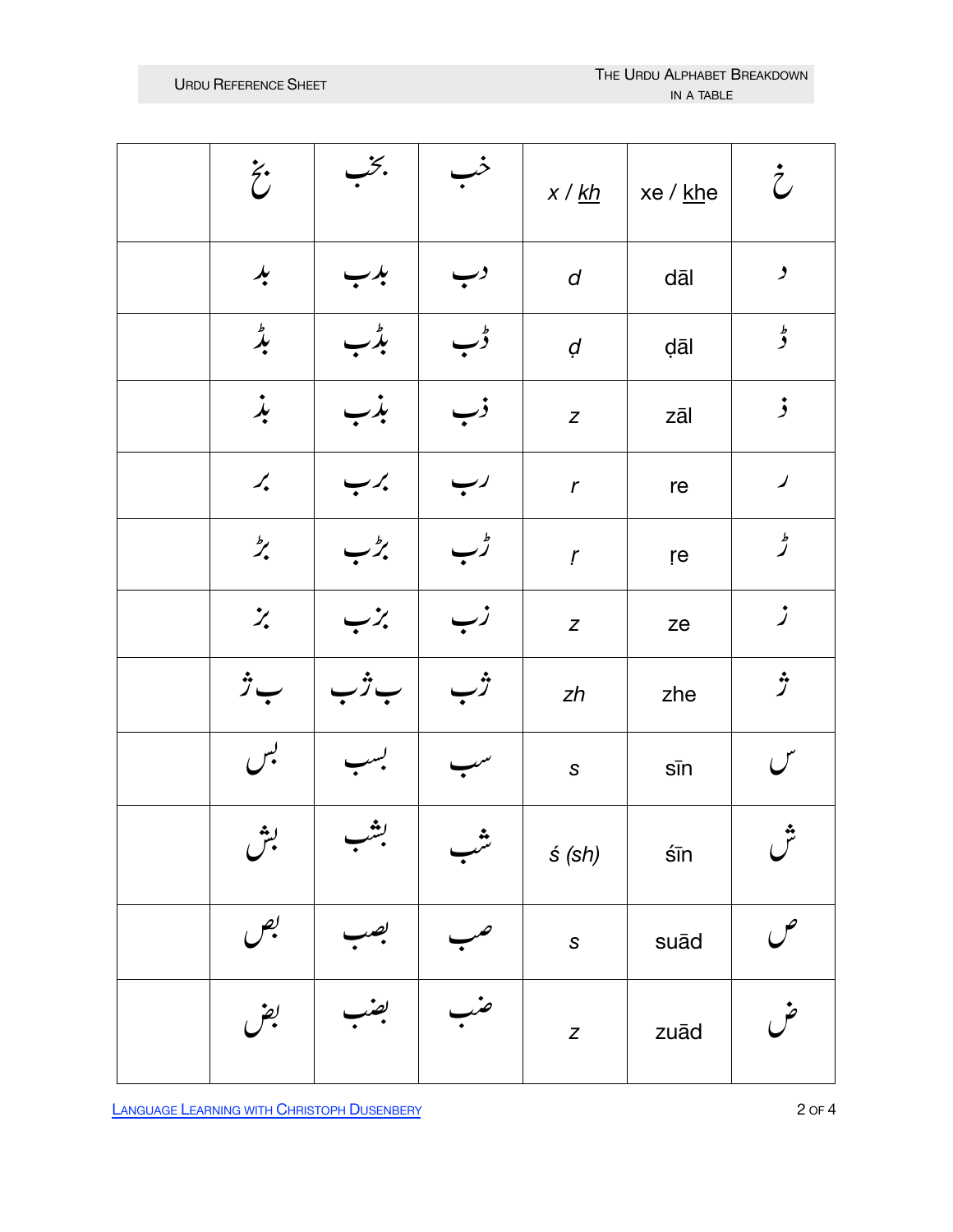|                                             | بط                         |               |     | $\boldsymbol{t}$ | toe        | $\pmb{b}$                 |
|---------------------------------------------|----------------------------|---------------|-----|------------------|------------|---------------------------|
|                                             | بظ                         | بظہ           |     | $\overline{z}$   | zoe        | $\pmb{\mathit{b}}$        |
|                                             | $\mathcal{C}^{\prime}$     |               |     | (various)        | ain        | $\mathcal{E}$             |
|                                             | بغ                         | بعب           |     | $\boldsymbol{g}$ | ghain      | $\dot{\mathcal{E}}$       |
|                                             | بف                         | بفب           |     | $\boldsymbol{f}$ | $f$ e      | ف                         |
|                                             | $\ddot{\mathcal{C}}$       | بقنب          |     | $\boldsymbol{q}$ | qāf        | $\ddot{\bm{\mathcal{O}}}$ |
| $6k\bar{a}$<br>$\sigma$ kal                 |                            |               |     | $\boldsymbol{k}$ | kāf        |                           |
| $\overline{\mathscr{L}}$ gā<br>$\sigma$ gal | سم<br>بك                   | $\mathcal{C}$ | ستح | $\boldsymbol{g}$ | gāf        | $\ell$                    |
| $\ensuremath{\mathsf{U}}$ lā                | بل                         |               |     | $\overline{I}$   | lām        |                           |
|                                             | $\boldsymbol{\hat{\cdot}}$ |               |     | $\,m$            | $m\bar{m}$ |                           |